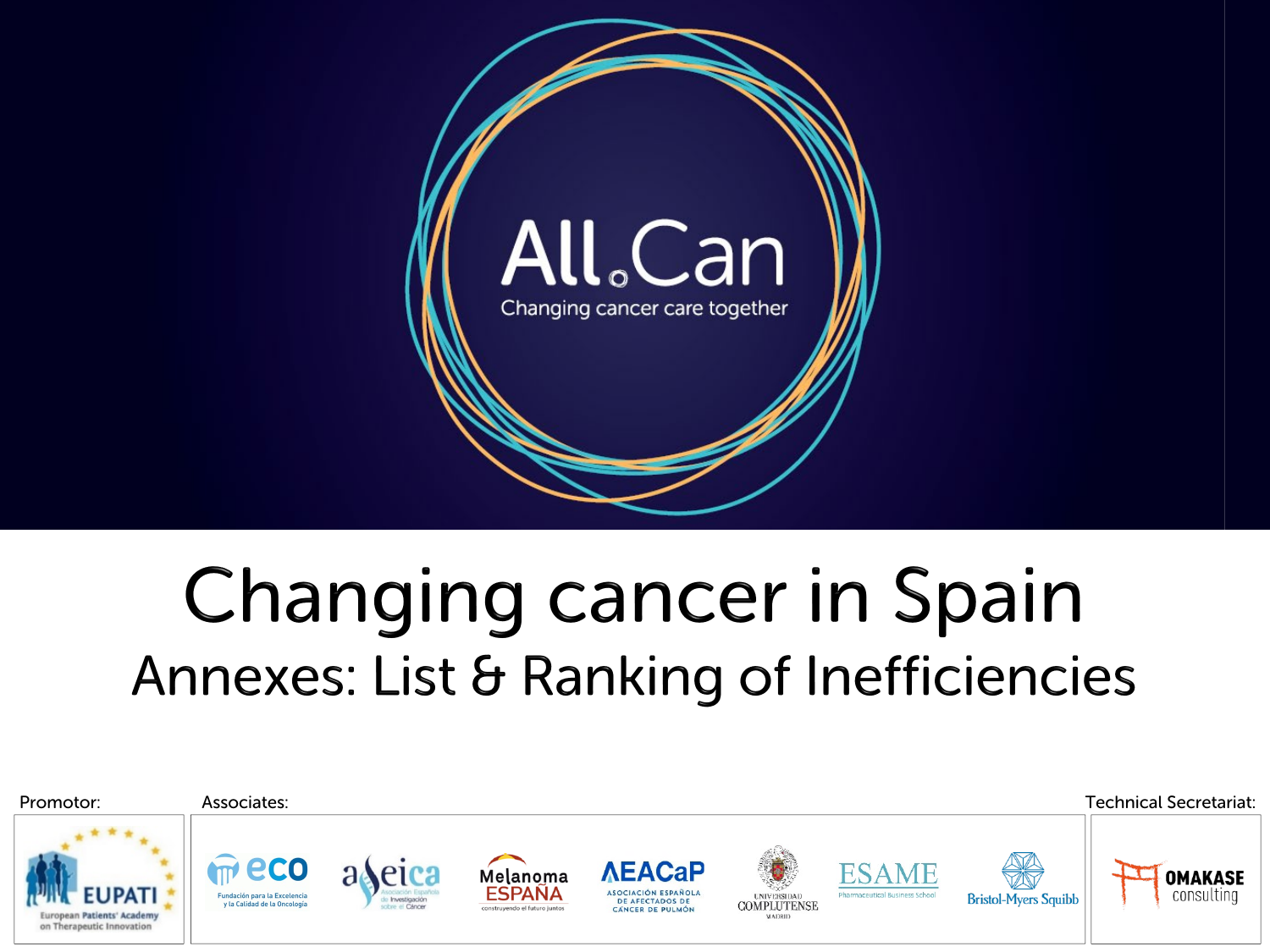- List of Inefficiencies from the Burden of Cancer Study in Spain
- Ranking of inefficiencies based on patient health outcomes and feasibility
- $\triangleright$  Ranking of inefficiencies based on the feasibility of reducing or eliminating them
- Final list of inefficiencies approachable in the shortterm, taking into account impact on patient health outcome and feasibility of reducing or eliminating the inefficiency

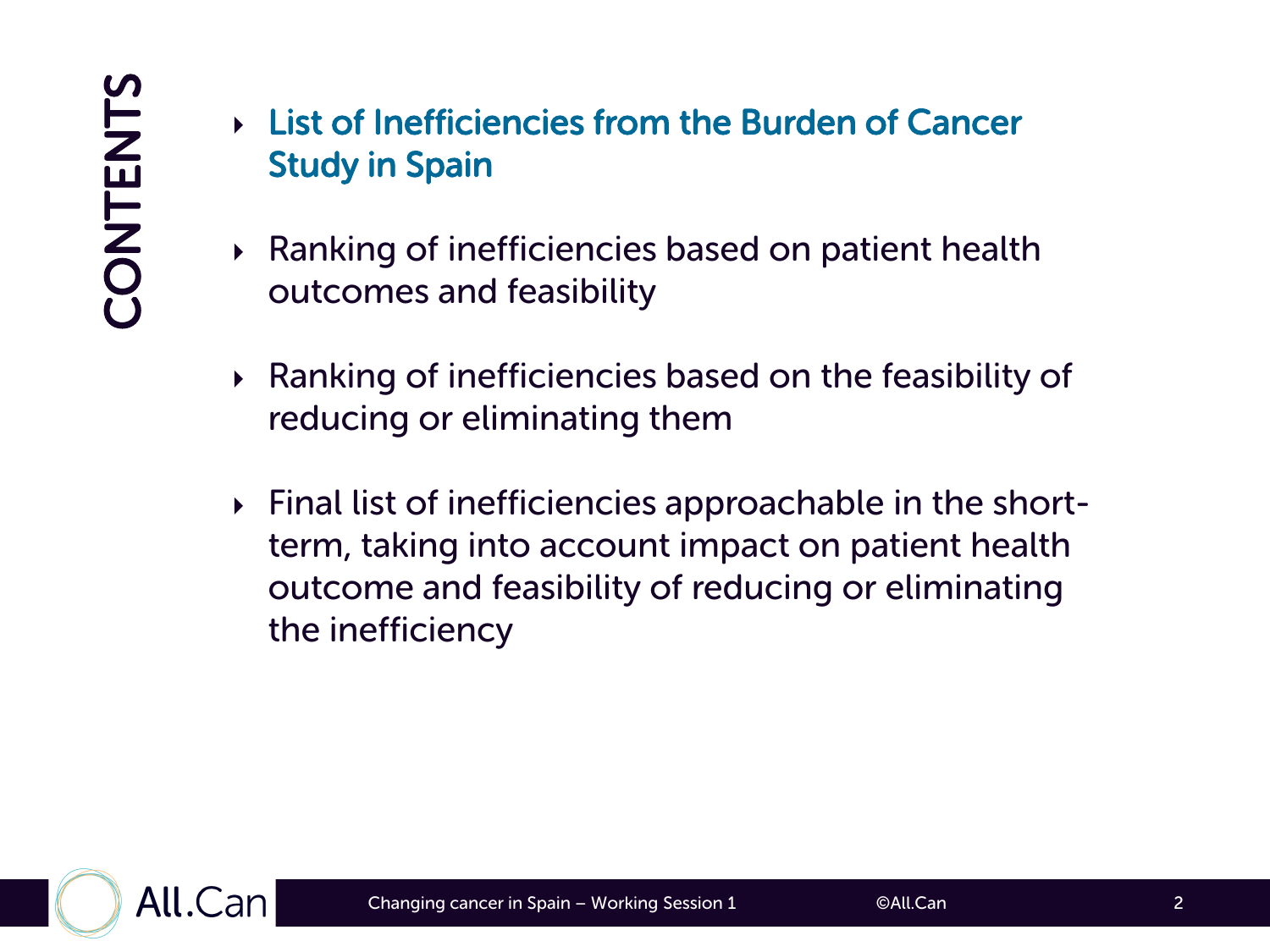| <b>System and Society Level</b> |                                                                                                            |  |  |  |
|---------------------------------|------------------------------------------------------------------------------------------------------------|--|--|--|
| #1                              | Low social awareness and stigmatization of cancer                                                          |  |  |  |
| #2                              | Inequities in access to the health system according to educational level                                   |  |  |  |
| #3                              | Most of the national campaigns on cancer care are designed without involving all the<br>important agents   |  |  |  |
| #4                              | The National Strategy against Cancer is not updated                                                        |  |  |  |
| #5                              | Resources and sources of information on cancer are scattered and poorly coordinated                        |  |  |  |
| #6                              | Need to increase investment in translational and applied oncological research                              |  |  |  |
| #7                              | Spanish NHS financing and evaluation schemes should be adapted to ensure long-term<br>sustainability       |  |  |  |
| #8                              | Inequality in access to diagnosis and cancer treatment between and within Autonomous<br><b>Communities</b> |  |  |  |

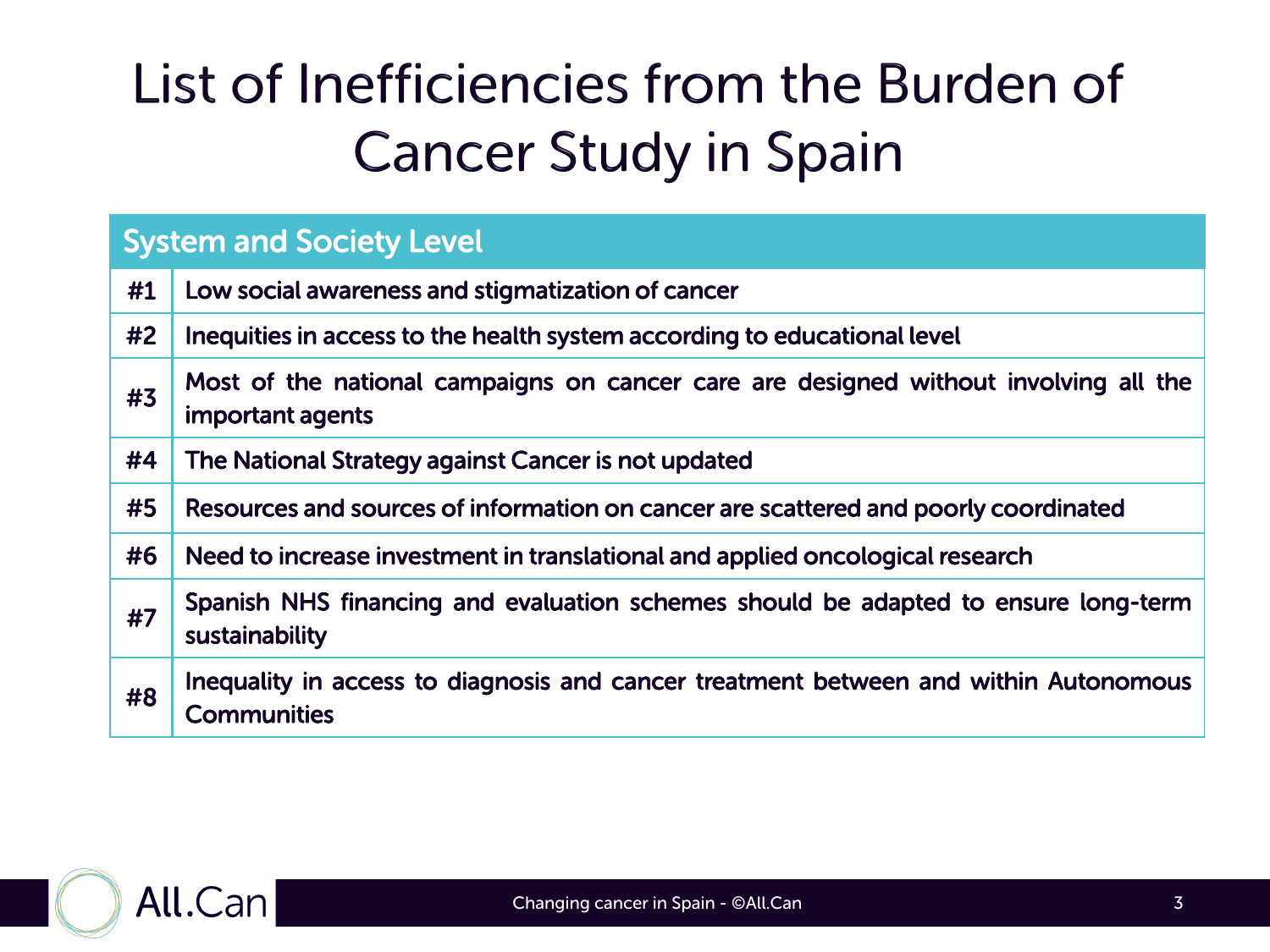| <b>Hospital &amp; Primary Care Level</b> |                                                                                                   |  |  |  |  |
|------------------------------------------|---------------------------------------------------------------------------------------------------|--|--|--|--|
| #9                                       | Cancer Care is too focused on the hospital                                                        |  |  |  |  |
| #10                                      | Deficiencies in coordination and communication between hospital and primary care                  |  |  |  |  |
| #11                                      | Poor connection and communication between different hospitals that treat cancer<br>patients       |  |  |  |  |
| #12                                      | Medical overload and limited care for patients                                                    |  |  |  |  |
| #13                                      | Primary care professionals are not prepared to diagnose and attend cancer patients                |  |  |  |  |
| #14                                      | Protocols and clinical practice guidelines are not evaluated or controlled                        |  |  |  |  |
| #15                                      | Non-integrated information systems: no generalized system for measuring and<br>evaluating results |  |  |  |  |

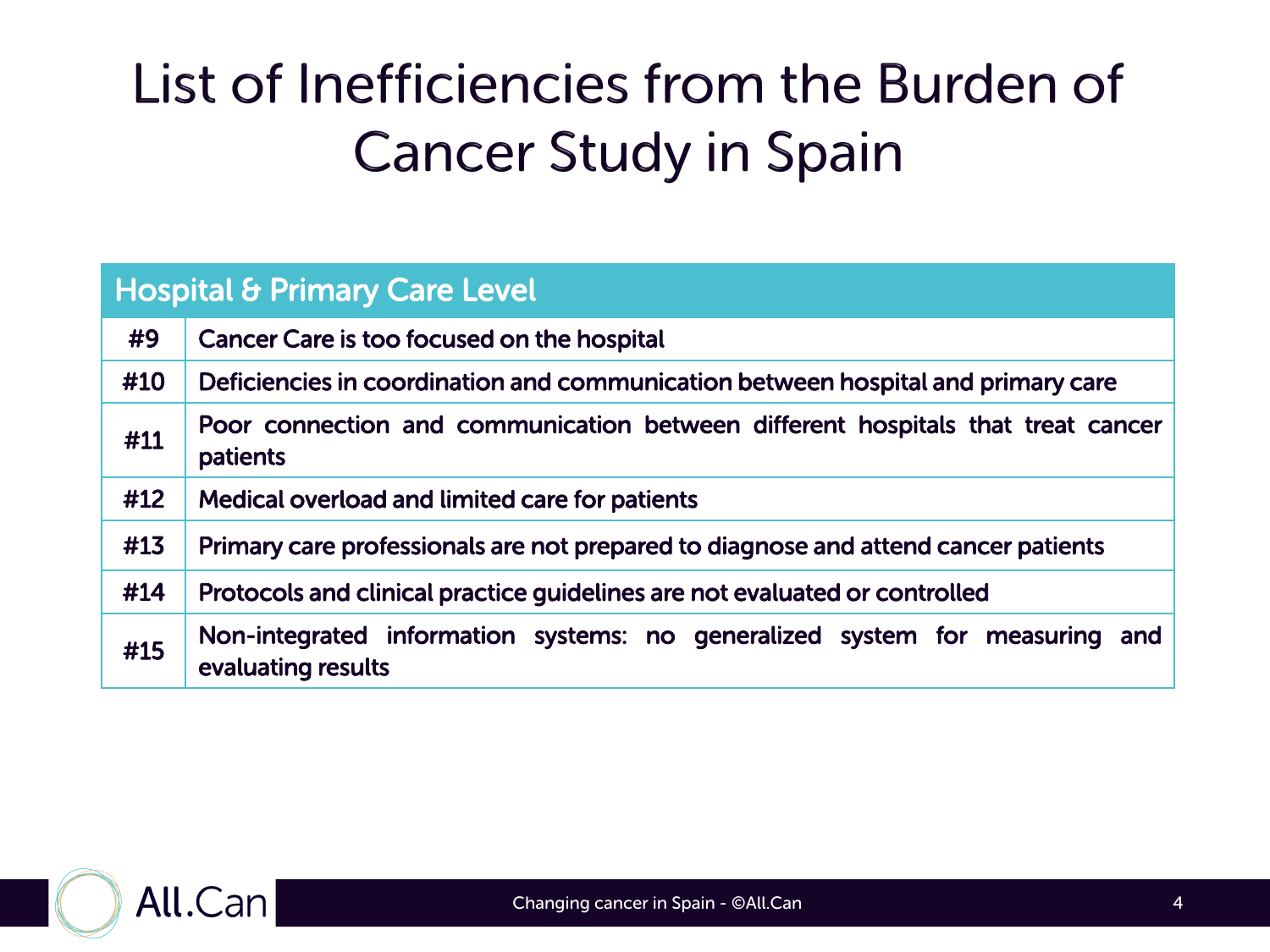|  | <b>Individual Level</b> |
|--|-------------------------|
|  |                         |
|  |                         |

|     | #16   Cancer patients have social. economic and emotional difficulties |
|-----|------------------------------------------------------------------------|
| #17 | <b>Limited doctor-patient communication</b>                            |
|     | #18   Limited patient-doctor communication                             |
| #19 | Lack of information. training and empowerment of patients              |

| <b>Screening Level</b> |                                                                                                                                              |  |  |  |
|------------------------|----------------------------------------------------------------------------------------------------------------------------------------------|--|--|--|
| #20                    | Low participation in some of the cancer screening programs                                                                                   |  |  |  |
| #21                    | Delay in the response times of some screening programs due to poor coordination<br>between different levels of assistance/care               |  |  |  |
| #22                    | Differences in the quality of screening in the different levels of assistance/care                                                           |  |  |  |
| #23                    | Lack of coordination and adherence in screening programs between Autonomous<br>Communities. which generates inequality among cancer patients |  |  |  |

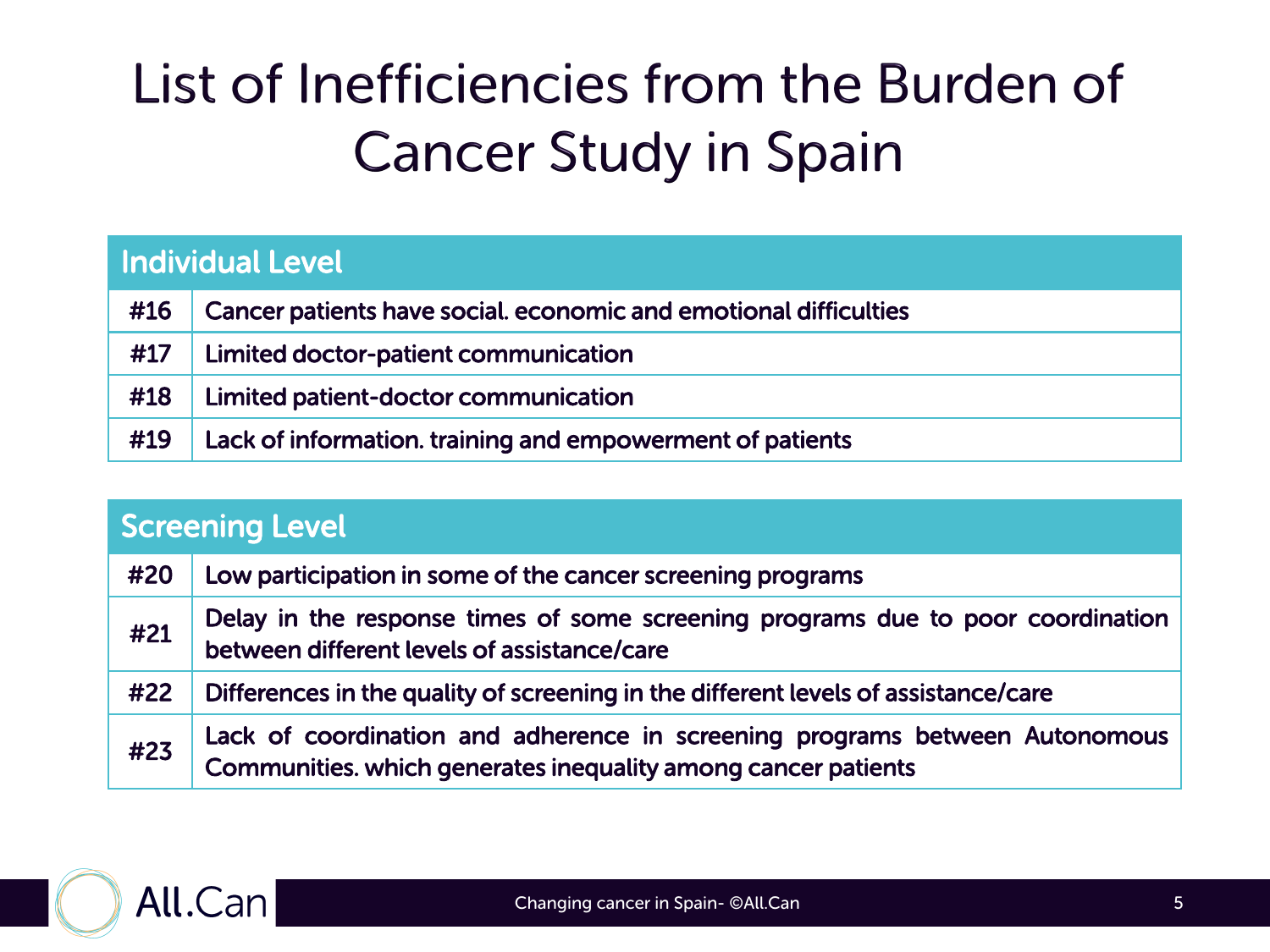| <b>Diagnostic Level</b> |                                                                                                |  |  |  |
|-------------------------|------------------------------------------------------------------------------------------------|--|--|--|
| #24                     | Inadequate adaptation of the information provided to the patient at the time of diagnosis      |  |  |  |
| #25                     | Delayed diagnosis due to saturation of the healthcare system                                   |  |  |  |
| #26                     | Inefficient care processes which generate delays and duplication of tests in certain diagnoses |  |  |  |

| <b>System and Society Level</b> |                                                                                                                                                        |  |  |
|---------------------------------|--------------------------------------------------------------------------------------------------------------------------------------------------------|--|--|
| #27                             | Many patients do not receive optimal treatment                                                                                                         |  |  |
| #28                             | Insufficient understanding of the side effects of treatments by cancer patients and the different<br>health care professionals involved in cancer care |  |  |
| #29                             | Unequal promotion of clinical trials in hospital centers                                                                                               |  |  |
| #30                             | Lack of evaluation of health outcomes of treatments                                                                                                    |  |  |
| #31                             | Delays and inequality of access to pharmacological and non-pharmacological treatment of cancer<br>between hospitals                                    |  |  |
| #32                             | Difficulties in accessing oncological orphan drugs for patients                                                                                        |  |  |

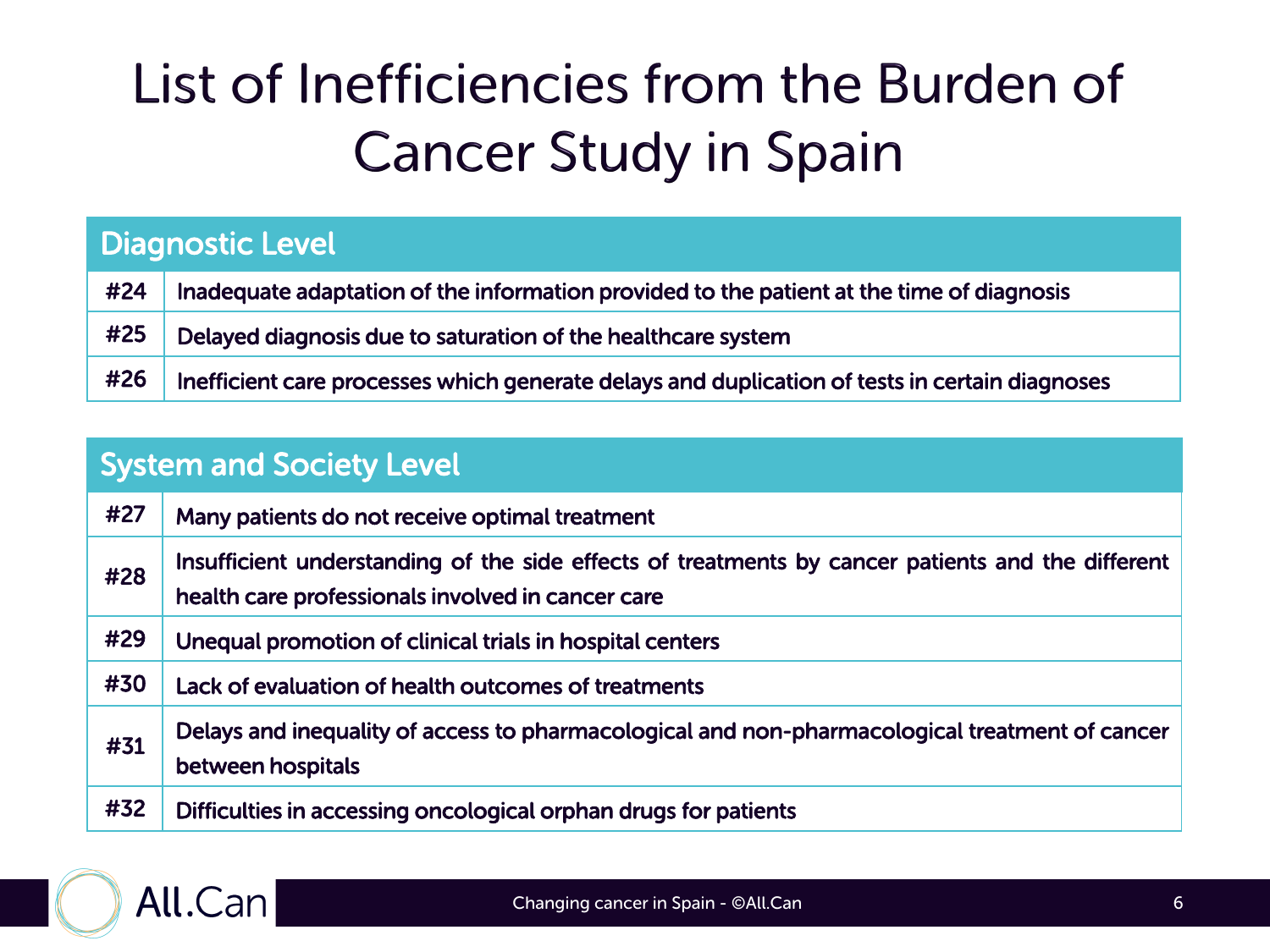| <b>Patient Follow-up Level</b> |                                                                                   |  |  |
|--------------------------------|-----------------------------------------------------------------------------------|--|--|
| #33                            | Insufficient support to the cancer patient when returning to social and work-life |  |  |
| #34                            | Lack of follow-up of long survivors without active disease                        |  |  |
| #35                            | Low assessment of the quality of life of cancer patients                          |  |  |
| #36                            | Low participation of primary care in the follow-up of cancer patients             |  |  |

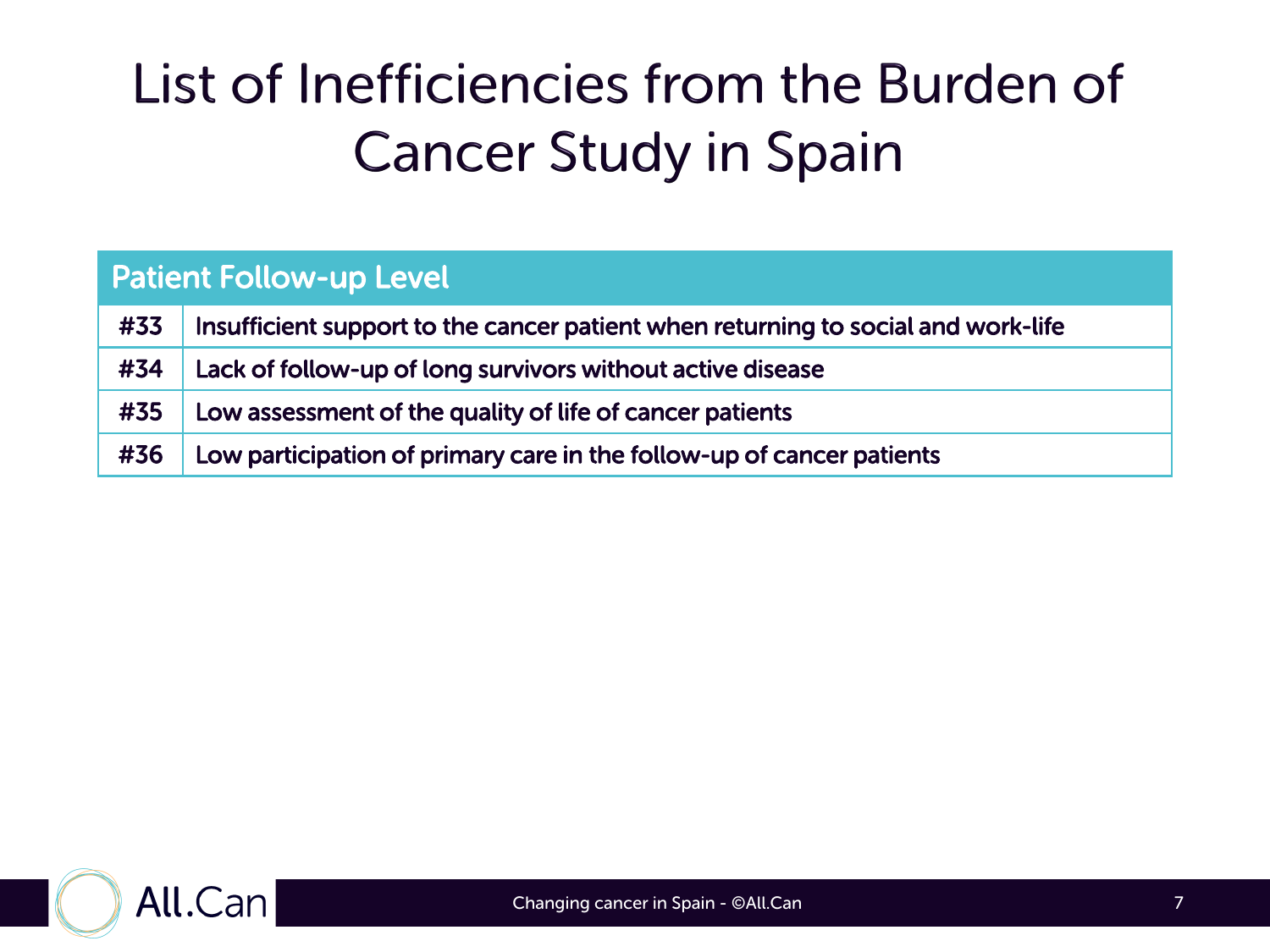- List of Inefficiencies from the Burden of Cancer Study in Spain
- Ranking of inefficiencies based on patient health outcomes
- $\triangleright$  Ranking of inefficiencies based on the feasibility of reducing or eliminating them
- Final list of inefficiencies approachable in the shortterm, taking into account impact on patient health outcome and feasibility of reducing or eliminating the inefficiency

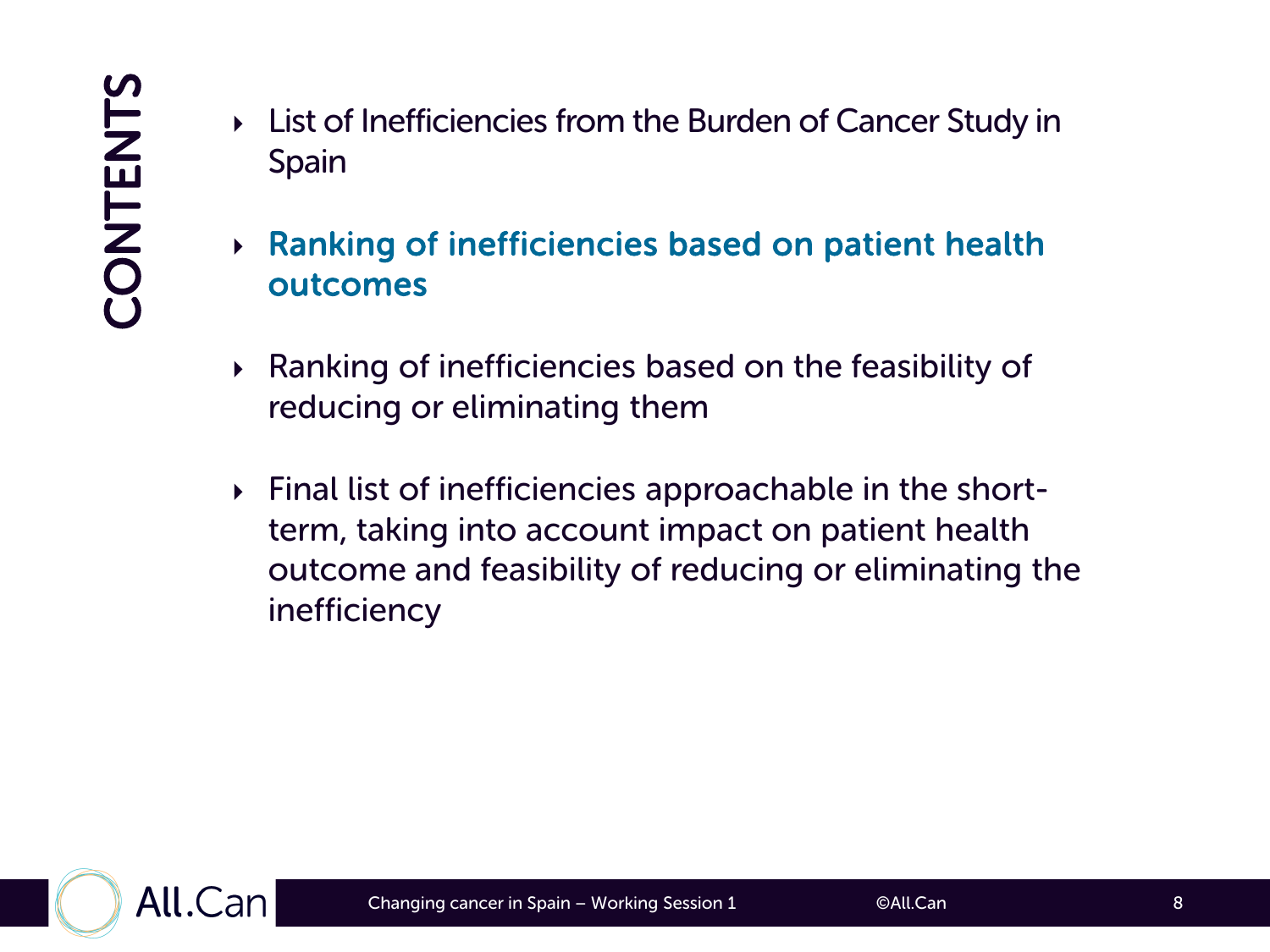#### Ranking of Inefficiencies based on patient health outcomes

The 10 inefficiencies considered to have the highest impact in health outcomes for patients were (1 means low importance and 7 high importance):

|     | Inefficiency                                                                                                                   | <b>Average</b><br><b>Score</b> |
|-----|--------------------------------------------------------------------------------------------------------------------------------|--------------------------------|
| #25 | Delayed diagnosis due to healthcare system saturation                                                                          | 6.6                            |
| #7  | Spanish NHS financing and evaluation schemes should be adapted to ensure long-term sustainability                              | 6.5                            |
| #6  | Need to increase investment in translational and applied oncological research                                                  | 6.4                            |
| #8  | Inequality in access to diagnosis and cancer treatment between and within Autonomous Communities                               | 6.4                            |
| #31 | Delays and inequality of access to pharmacological and non-pharmacological treatment of cancer between<br>hospitals            | 6.4                            |
| #4  | The National Strategy against Cancer is not updated                                                                            | 6.3                            |
| #27 | Many patients do not receive the optimal treatment                                                                             | 6.3                            |
| #11 | Poor connection and communication between different hospitals that treat cancer patients                                       | 6.1                            |
| #20 | Low participation in some of the cancer screening programs                                                                     | 6.1                            |
| #21 | Delay in the response times of some screening programs due to poor coordination between different levels<br>of assistance/care | 6.1                            |

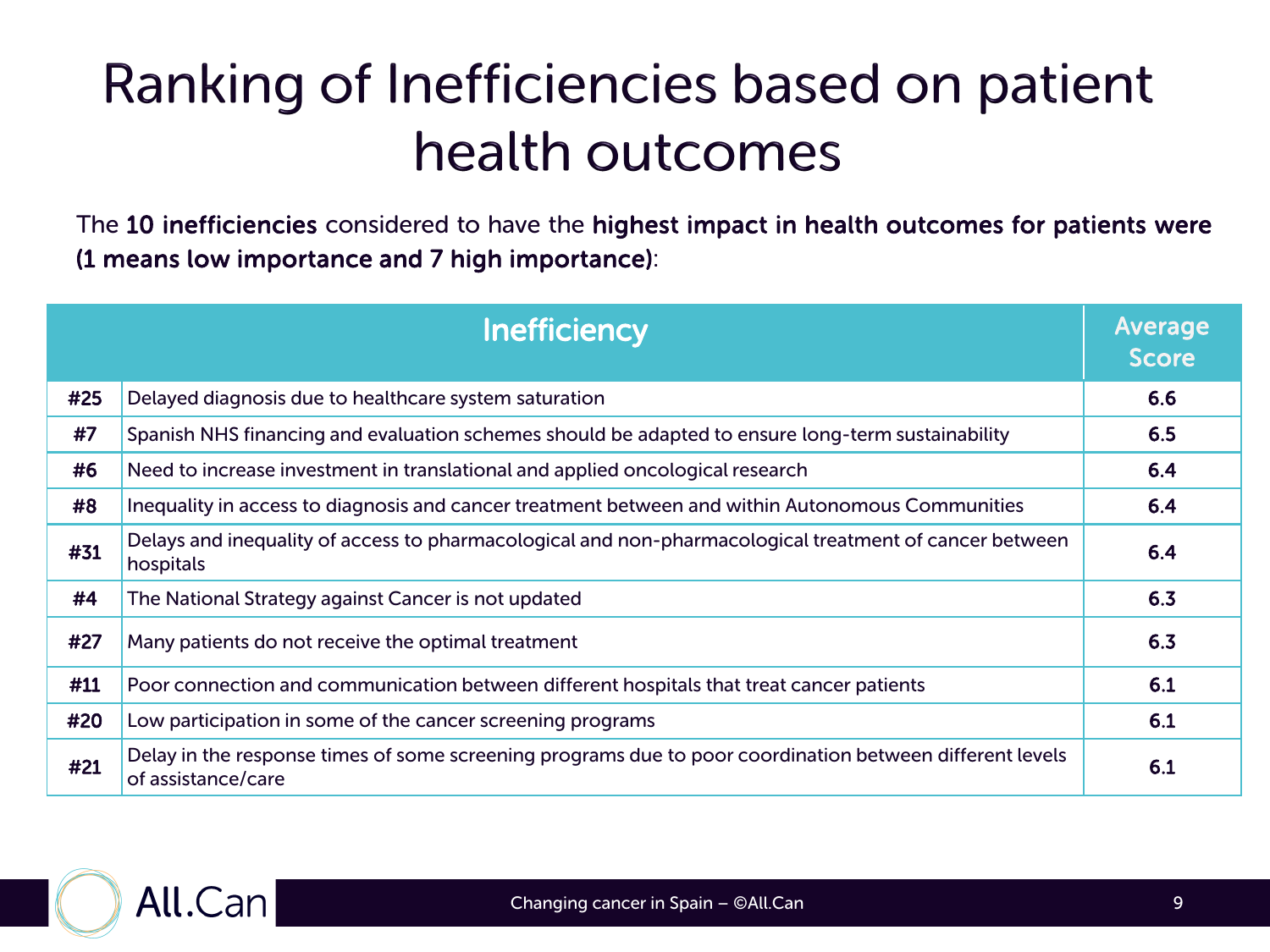- List of Inefficiencies from the Burden of Cancer Study in Spain
- Ranking of inefficiencies based on patient health outcomes
- Ranking of inefficiencies based on the feasibility of reducing or eliminating them
- Final list of inefficiencies approachable in the shortterm, taking into account impact on patient health outcome and feasibility of reducing or eliminating the inefficiency

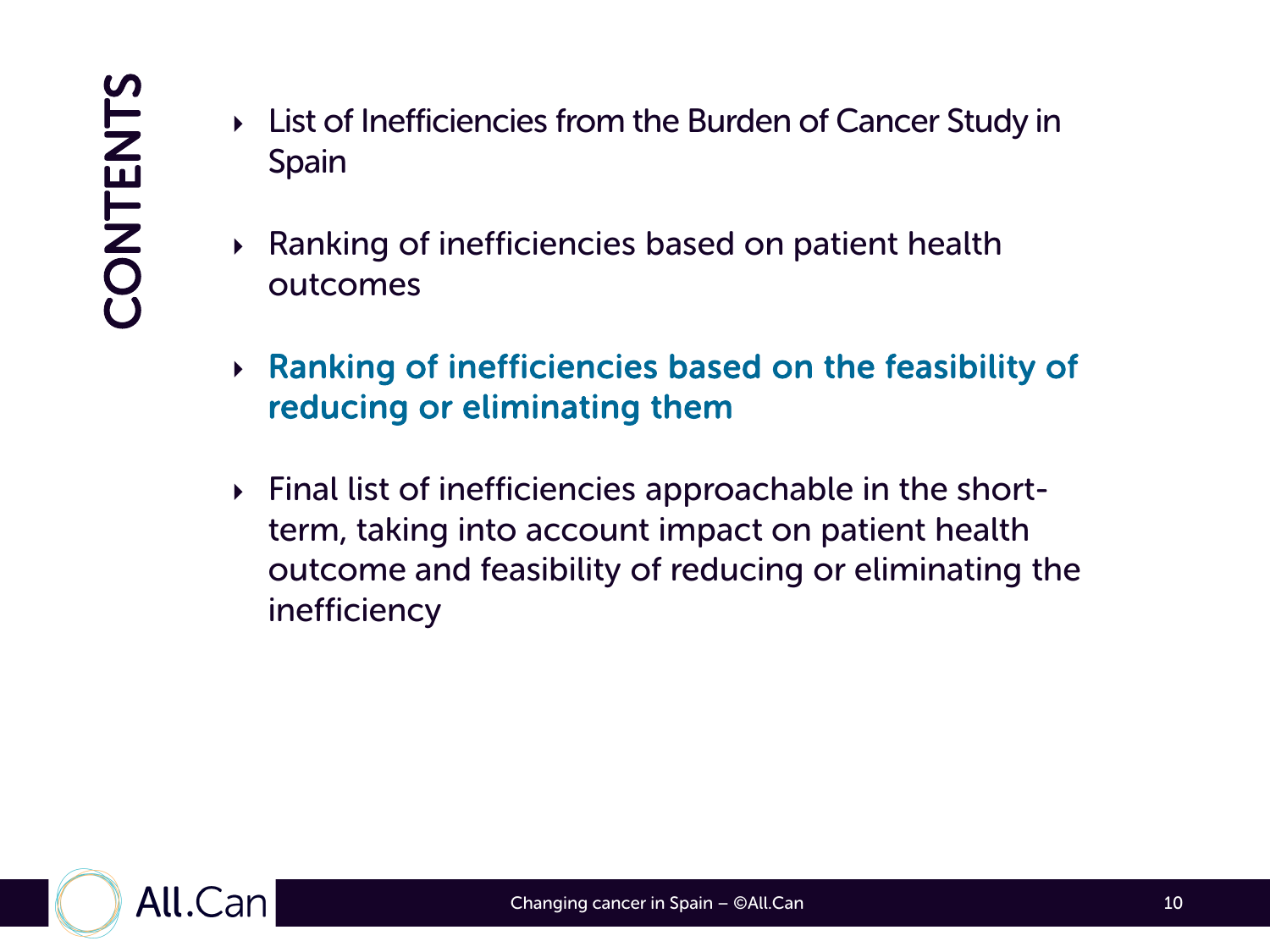## Ranking of inefficiencies based on the feasibility of reducing or eliminating them

The 10 inefficiencies considered most feasible to reduce or eliminate were (1 means least feasible to reduce or eliminate and 7 most feasible):

|     | <b>Inefficiency</b>                                                                                                                                    | Average<br><b>Score</b> |
|-----|--------------------------------------------------------------------------------------------------------------------------------------------------------|-------------------------|
| #1  | Low social awareness about cancer and stigmatization of cancer                                                                                         | 6.2                     |
| #24 | Inadequate adaptation of the information provided to the patient at the time of diagnosis                                                              | 5.8                     |
| #3  | Most of the national campaigns on cancer care are designed without involving all the important agents                                                  | 5.8                     |
| #5  | Resources and sources of information on cancer are scattered and poorly coordinated                                                                    | 5.0                     |
| #19 | Lack of information. training and empowerment of patients                                                                                              | 4.9                     |
| #4  | The National Strategy against Cancer is not updated                                                                                                    | 4.8                     |
| #14 | Protocols and clinical practice guidelines are not evaluated or controlled                                                                             | 4.8                     |
| #28 | Insufficient understanding of the side effects of treatments by cancer patients and the different health care<br>professionals involved in cancer care | 4.8                     |
| #11 | Poor connection and communication between different hospitals that treat cancer patients                                                               | 4.7                     |
| #2  | Inequities in access to the health system according to educational level                                                                               | 4.7                     |

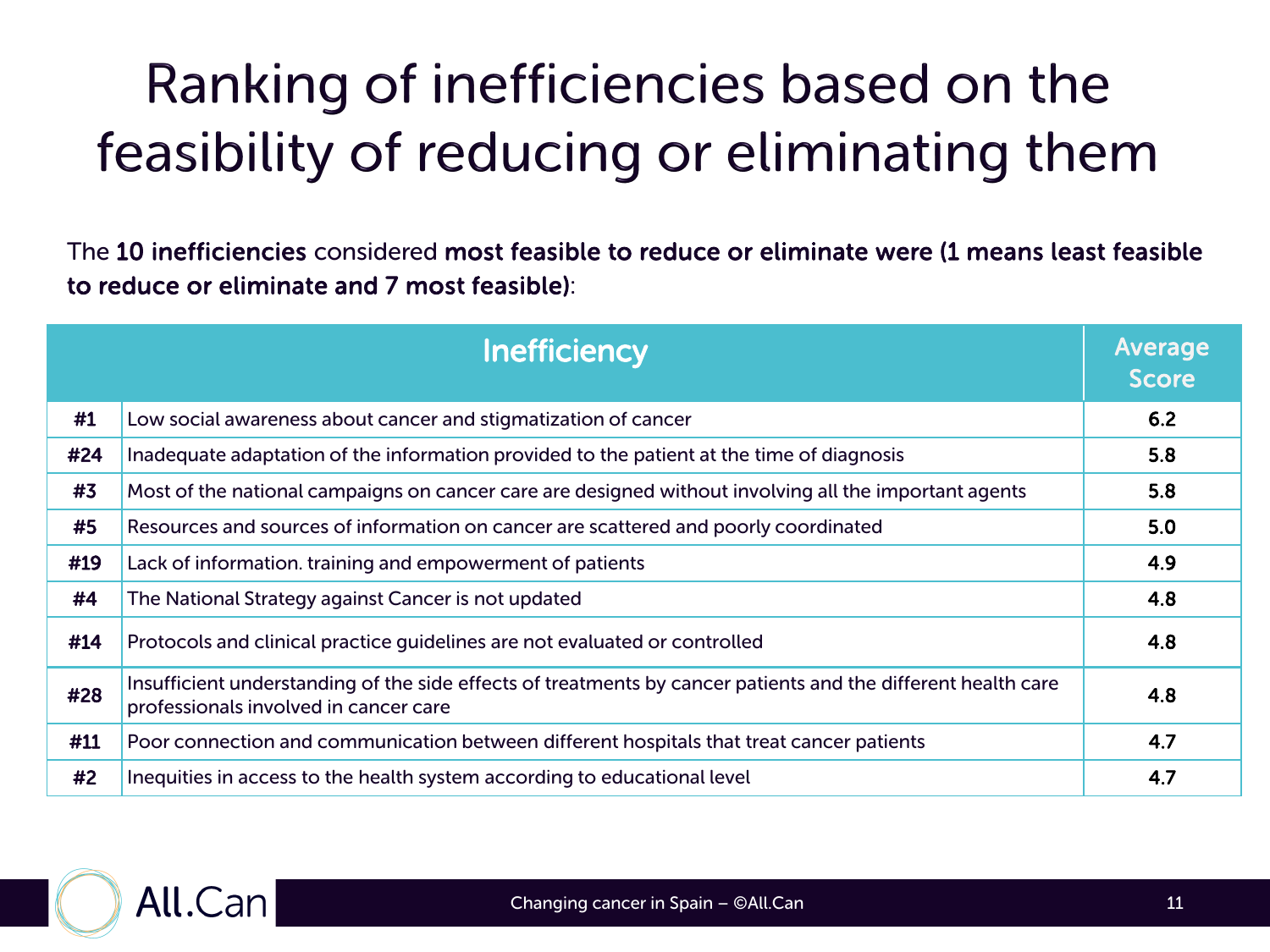- List of Inefficiencies from the Burden of Cancer Study in Spain
- Ranking of inefficiencies based on patient health outcomes
- Ranking of inefficiencies based on the feasibility of reducing or eliminating them
- $\triangleright$  Final list of inefficiencies approachable in the short-term, taking into account impact on patient health outcome and feasibility of reducing or eliminating the inefficiency